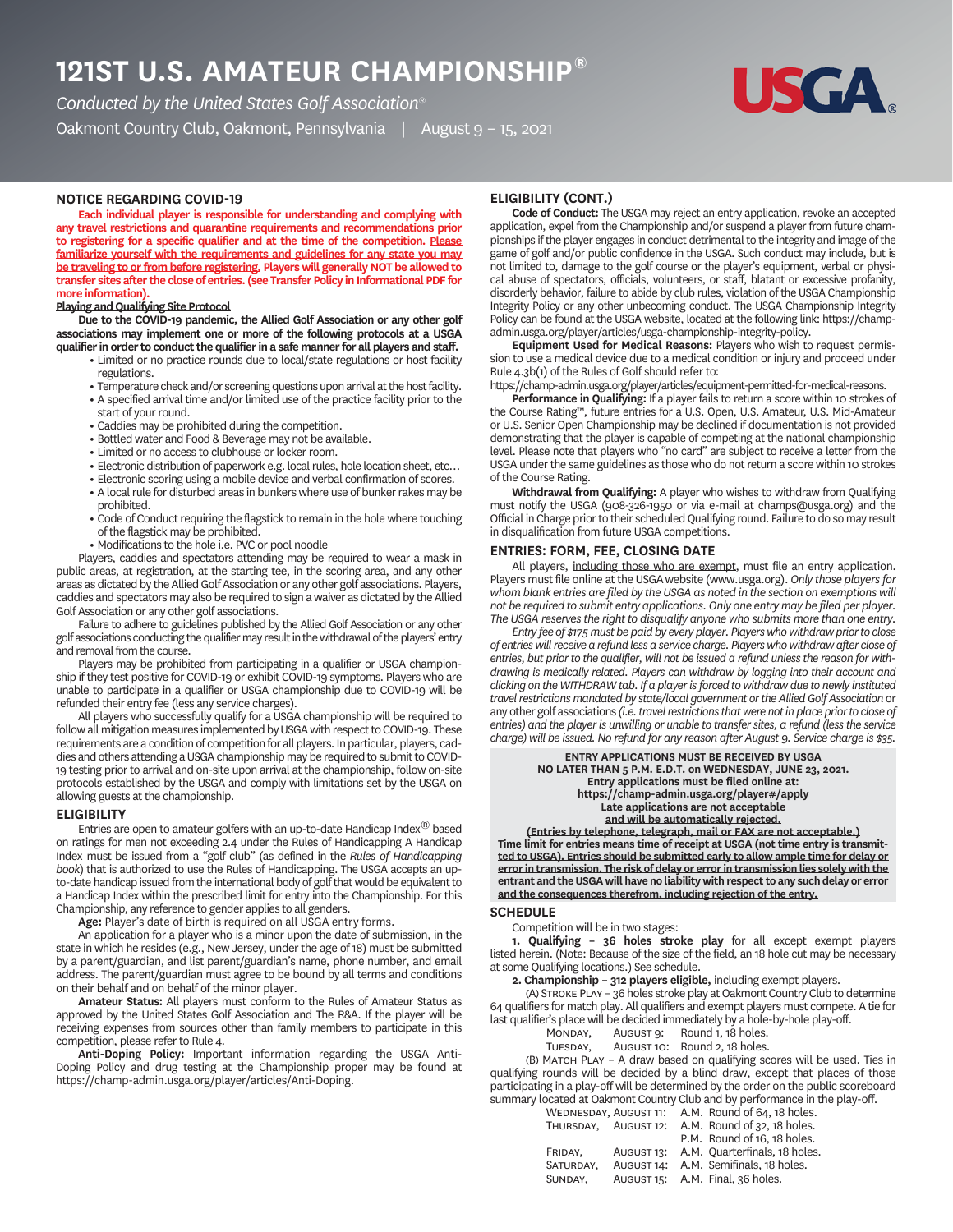# **PRIZES**

#### **CHAMPIONSHIP**

WINNER: Gold medal and custody of the Havemeyer Trophy for the ensuing year, subject to such conditions as the USGA may establish.

RUNNER-UP: Silver medal.

OTHER SEMIFINALISTS: Bronze medals.

LOWEST QUALIFYING SCORER: Bronze medal; if a tie, duplicate medals will be awarded. NO OTHER REMUNERATION: By his application, the player acknowledges that he is not entitled to remuneration of any kind for participation in the Championship other than prizes listed herein.

### **QUALIFYING ROUNDS**

LOWEST SCORER FOR 36 HOLES IN EACH LOCATION: Silver medal; if a tie, duplicate medals will be awarded.

#### **RULES OF GOLF**

Play will be governed by *The Rules of Golf* as approved by the United States Golf Association and R&A Rules Limited. Questions will be settled by the on-site Rules Committee, whose decision will be final.

# **GOLF BALLS; DRIVER HEADS**

Only brands of golf balls on the most current List of Conforming Golf Balls and driver heads on the most current List of Conforming Driver Heads may be used. Updated lists may be found on the USGA website at www.usga.org or by contacting the USGA Equipment Standards Department at (908) 234-2300.

The one ball Rule as prescribed in Section 8 of the Committee Procedures is in effect. Model Local Rule G-4.

#### **CLUBS: GROOVES**

In Qualifying and in the Championship proper, the Local Rule as prescribed by Section 8 of the Committee Procedures is in effect. Model Local Rule G-2.

### **PROHIBITION ON CERTAIN TYPES OF SHOES**

The Local Rule as prescribed in Section 8 of the Committee Procedures is in effect. Model Local Rule G-7.

#### **CADDIES**

Qualifying Rounds: A player may provide his own caddie. If he wishes to have the host club furnish a caddie, he should ask the Official in Charge because sufficient caddies may not be available at the host club.

Championship proper: A player may provide his own caddie. If he wishes to have a caddie provided to him by the host club, he must complete the information as outlined in the Memorandum to Players.

A player is not required to employ a caddie for any stage of the Championship.

# **TRANSPORTATIONCART REQUESTS**

The Local Rule prohibiting the use of motorized transportation as prescribed in Section 8 of the Committee Procedures is in effect, except at certain Qualifying sites as indicated on this entry application where the caddie only is permitted to use motorized transportation. Model Local Rule G-6.

As a general rule, players and their caddies must walk the course at USGA Championships and at most Qualifying rounds. But consistent with the Americans with Disabilities Act (ADA), a disabled player or caddie may be permitted to use a golf cart as an accommodation to his or her disability for those events where golf carts are not allowed. As required by the ADA, the USGA will evaluate such requests on a case-by-case basis.

In order for the USGA to properly evaluate the merits of such requests, while maintaining the fundamental fairness of the golf competition, it is necessary for players requesting this accommodation (whether submitted by the player, by the player for the player's caddie or by the parent/legal guardian of a minor player) to submit medical documentation to facilitate that analysis. The documentation provided must demonstrate: (1) a player's (or caddie's) disability as defined by the ADA; (2) the medical need for the golf cart that results from that disability; and (3) that by providing a golf cart to a player or caddie in that particular circumstance, the USGA would not be fundamentally altering the fairness of the competition by providing a player with an advantage over other players. The required form entitled **Golf Cart Request Form (as well as additional important information for first time and subsequent requests for a cart)** is available at the following link:

https://champ-admin.usga.org/player/articles/Requesting-Golf-Cart.

# **PUBLICITY AND PROMOTION; BROADCASTING**

I understand that the USGA or its designees, may record, film, photograph, or otherwise capture my likeness, image, voice, biography, references to me, my quoted statements, and my play in the Championship (the foregoing, together with my name, my "Appearance"). In consideration of the opportunity to participate in the Championship, by submitting this Application, I grant (and/or have the authority to grant to the USGA in the case of a parent/guardian of a minor or other authorized representative submitting the Application on my behalf) to the USGA, and its licensees, successors and assigns, the perpetual, transferable, assignable, worldwide, royalty-free, irrevocable right to use my Appearance, in whole or in part, in all manner (including exhibition, distribution, reproduction, publication, display, broadcast, transmission or otherwise), and media now known or hereafter invented or discovered, and for any purpose whatsoever. The rights granted herein include, without limitation, the right to use the Appearance, or portions thereof, in promotion of the Championship and future championships through any of the foregoing means of distribution, as well as in the design, manufacture and distribution of merchandise related to the Championship or other championships, that include elements of my Appearance. The USGA is not obligated to use my Appearance in any matter, and materials embodying any aspect of my Appearance do not need be submitted to me for approval. I release and discharge the USGA, its licensees, successors and assigns from any claims arising from use of my Appearance, including claims for misrepresentation of me, my character, or my person by any means. As between the USGA and me, the USGA shall own all right, title and interest, including the copyright(s), in and to any works created by the USGA, its licensees, successors and assigns, that include all or a portion of my Appearance. This grant shall be binding on my heirs, executors, administrators and assigns, and the successors and assigns of the USGA. I hereby waive all privacy, publicity, defamation, libel, and proprietary rights relating to the Appearance as used by the USGA in conjunction with these terms.

Players are required to cooperate with representatives of the media; however, no pre-Championship activities outside of those activities which are part of the Championship will be required. Authorized representatives of the media will not interfere with the player's Championship play in an unreasonable manner.

### **ONSITE CHAMPIONSHIP REGISTRATION**

Register in person at location and time listed in the Memorandum to Players or notify the USGA as directed in the Memorandum to Players if a late arrival. Place may be forfeited by a player from whom no word has been received.

# **MMODATIONS; PLAYERS DINNER; PRACTICE PRIVILEGES**

Information will be provided to qualifiers upon completion of Qualifying. Exempt players will receive this information from the USGA office.

#### **PERSONAL APPEARANCE**

Players must be neat in appearance with respect to personal grooming and clothing.

# **LOCAL RULES; TERMS OF THE COMPETITION; SCHEDULES**

The USGA Championship Committee/on-site Rules Committee reserves the right to alter any of the Local Rules, Terms of the Competition, provisions and/ or schedules herein. The decision of the Championship Committee/on-site Rules Committee in any matter will be final. 2021 Local Rules and Terms of the Competition: www.usga.org/hardcard.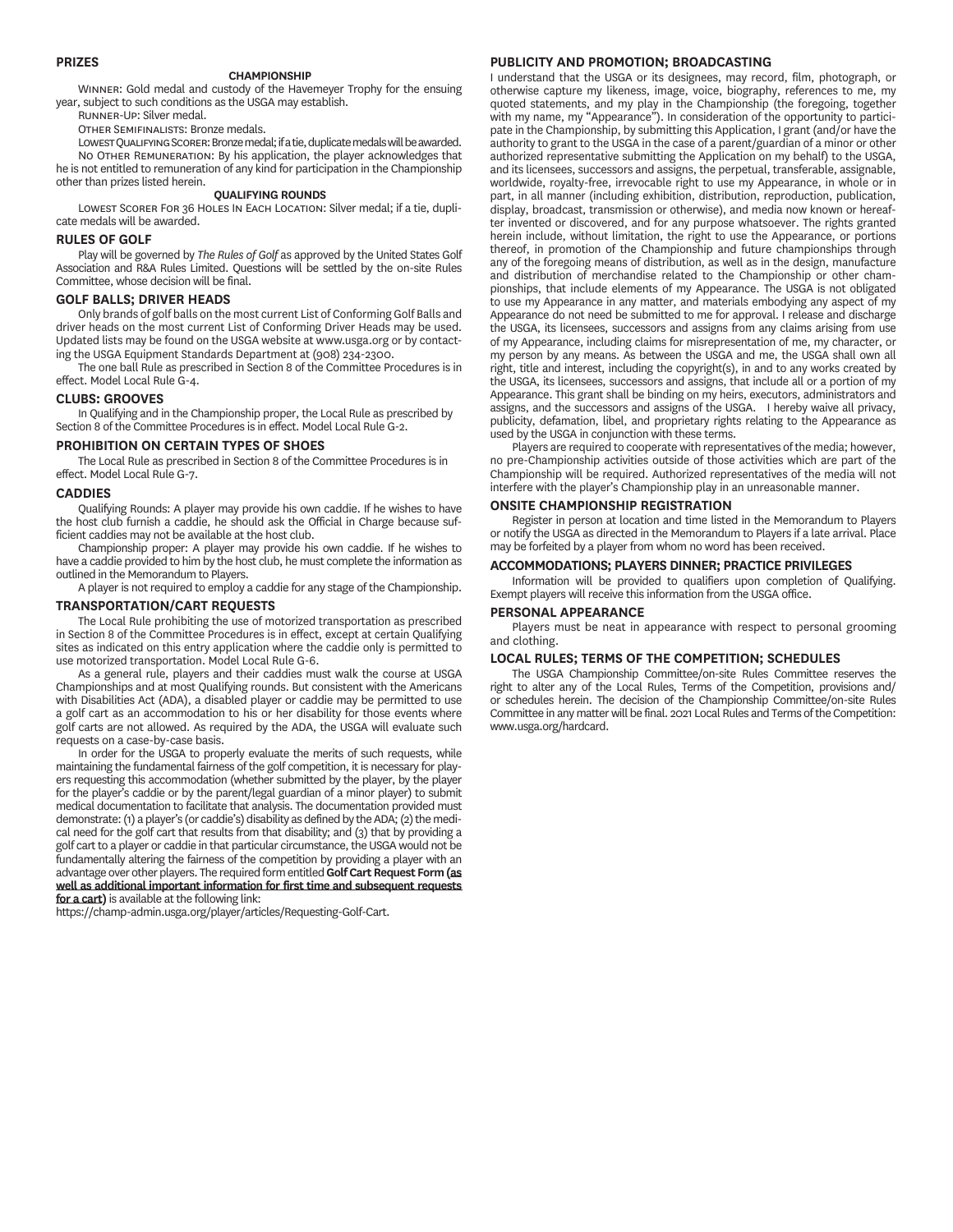# **LOCATION**

Players' preferences for Qualifying location must be designated on the entry.

Qualifying sites may be canceled due to lack of participation or due to issues surrounding COVID-19. Qualifying sites are final after entries close. In the event of inclement weather, Qualifying will take place as soon as possible following the originally scheduled date.

Qualifying will be over 36 holes. (Note: Because of the size of the field, an 18 hole cut may be necessary at some Qualifying locations.)

# **WAITLIST**

When a Qualifying location has met capacity, players may sign up on a waitlist and also select up to three Alternate Qualifying Sites. If the original waitlist site becomes available prior to the close of entries, the player will be assigned to that site and charged the entry fee. If the original waitlist site is full at the close of entries, the player will be assigned to their 1st Alternate Qualifying Site dependent on availability. If the 1st Alternate Qualifying Site is full at the close of entries, the player will be assigned to their 2nd Alternate Qualifying Site dependent on availability and so on. If all Alternate Qualifying Sites are full at the close of entries, the application will be withdrawn. Priority of each list will be based on the date of receipt of entry application. The fee to join a waitlist for a qualifying location is \$10 and is non-refundable.

Players can transfer their Waitlist, Alternate Qualifying Sites or transfer into a site with availability prior to the close of entries by accessing the championship specific View Qualifying Sites pop out on the Apply to Play page. Players are limited to two transfers per championship.

#### **TRANSFERRING**

Transfer from one Qualifying location to another is not permissible after entries close. If a Qualifying location has more players than can be accommodated, some players may be transferred to another location and the date for Qualifying may be different than the original requested date. Transfer will be based on the date of receipt of entry application. Transfers are final.

EXCEPTION: A player may transfer sites after the close, ONLY if the player is prohibited from competing in the qualifier to travel due to **NEW** COVID-19 travel rules or restrictions that are mandated by the state/local government or the Allied Golf Association **AFTER** the close of entries. If the related travel restrictions were in place prior to the close of entries on June 23 at 5:00PM EDT, the player will not be allowed to transfer sites. The site transfer can only be made to a site that has availability and is a minimum of 72 hours from the start of the competition.

#### **QUALIFIERS' PLACES; TIES; SUBSTITUTIONS**

The number of qualifiers' places at each location will be determined by the USGA after entries close, based on size and strength of field.

A tie for the last qualifier's place or an alternate's place will be decided immediately by a hole-by-hole play-off.

Alternates in order of qualifying scores will be allowed for qualifiers unable to compete in the Championship.

If a Qualifying location cannot fill its qualifiers' places, or if an exempt player withdraws, the place made available will be reallotted to another location. A reallotment schedule will be prearranged by the USGA.

If a player withdraws before playing a stroke in the Championship proper, a substitution is allowed. Only the USGA may make such substitutions. Alternates have no status at the Championship.

# **ACCEPTANCE OF PLACES; NOTICE OF WITHDRAWAL**

On the day of Qualifying, every qualifier should inform the Official in Charge whether he will play in the Championship.

If a qualifier or an exempt player withdraws, he must notify the USGA (908- 326-1950 or via e-mail at champs@usga.org) promptly in order to insure an alternate fair opportunity to play. Failure to comply may result in disqualification from future USGA competitions.

#### **SCORE POSTING**

The AGA will post Stroke Play scores for all competitors in the field who have<br>a Handicap Index® issued by the USGA. It will be the player's responsibility to post scores for all other formats of play throughout the competition.

In formats of play where a player may not finish a hole (i.e. Match Play or Four-Ball), the player is responsible for recording their score for handicap purposes using the Most Likely Score (MLS) procedure. MLS on a hole includes: the number of strokes already taken, plus the number of strokes most likely required to complete the hole, plus any penalty strokes incurred on the hole.

If a Match is completed on or after the fourteenth hole but prior to the eighteenth hole, the player will record a score of net par for handicap purposes for any holes not played. If a Match is completed prior to the fourteenth hole, the player will post a nine-hole score for handicap purposes.

Players who have a Handicap Index from another authorized golf association should post their scores in accordance with the association's protocols.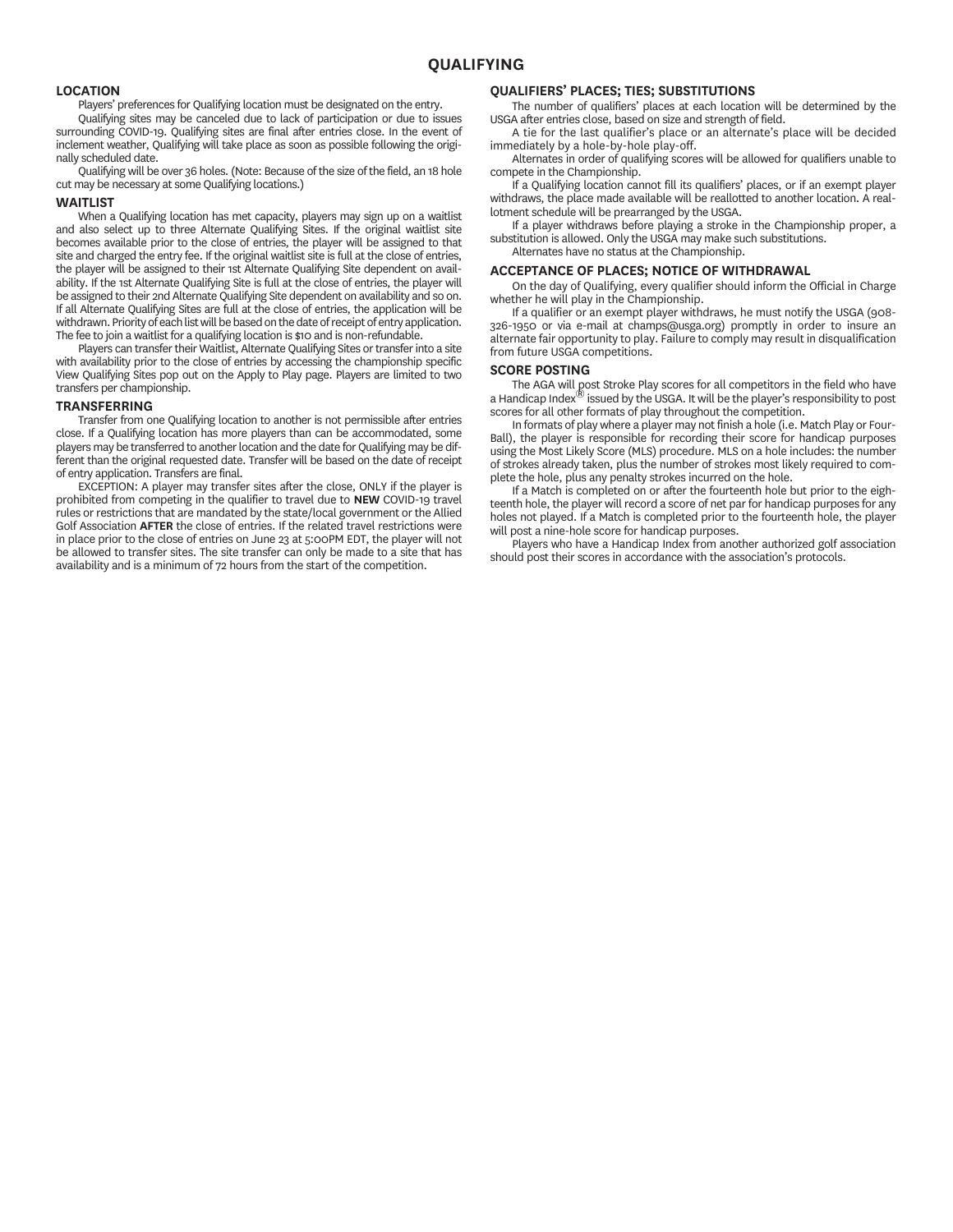# **EXEMPTIONS FROM QUALIFYING**

Players in the following categories will be eligible for exemption from Qualifying in the 2021 Championship only. The USGA reserves the right to revise any of the exemption categories. Exempt players who wish to participate in the Championship must file an entry. \*(NOTE: Blank entries will be filed by the USGA for players who become exempt after close of entries.)

- 1. Winners of the U.S. Amateur Championship (2011-2020): 2020-TVLER STRAEACL
- 2. Runners-up of the U.S. Amateur Championship (2018-2020):<br>2018-DEVON BLING 2020-CHARLES OSBORNE 2020-CHARLES OSBORNE
- 3. Semifinalists of the U.S. Amateur Championship (2019-2020):<br>2019-WILLIAM HOLCOMB V 2020-AMAN GUPTA 2019-WILLIAM HOLCOMB V<br>COHEN TROLIO CHARLES OSBORNE **MATTHEW SHARPSTENE**

|    |                         | <b>TYLER STRAFACI</b>                                     |
|----|-------------------------|-----------------------------------------------------------|
| 4. |                         | Quarterfinalists of the U.S. Amateur Championship (2020): |
|    | PHILIP BARBAREE         | <b>MATTHEW SHARPSTENE</b>                                 |
|    | <b>AMAN GUPTA</b>       | <b>CAMERON SISK</b>                                       |
|    | <b>STEWART HAGESTAD</b> | <b>TYLER STRAFACI</b>                                     |
|    | <b>CHARLES OSBORNE</b>  | MICHAEL THORBJORNSEN                                      |
|    |                         |                                                           |

- 5. Any player who qualified(s) for the U.S. Open Championship (2020-2021).
- 6. \*The amateur returning the lowest 72 hole score from the current U.S. Senior Open Championship (2021).
- 7. Winner of the U.S. Mid-Amateur Championship (2019).
- 8. \*Winner and runner-up of the U.S. Junior Amateur Championship (2021).
- 9. Winner of the U.S. Senior Amateur Championship (2019).
- 10. \*Playing members of the United States and Great Britain & Ireland Walker Cup Teams, four year exemption once appointed to the team.
- 11. Playing members of the two most current United States Men's World Amateur Teams (2016 & 2018).
- 12. Winner of the individual NCAA Div. I Men's Golf Championship (2021).
- 13. \*Any player returning a 72 hole score from The Open Championship conducted by the R&A (2021).
- 14. \*Winners of The Amateur Championship conducted by the R&A (2017-2021).
- 15. \*Winners of the Asia-Pacific Amateur (2021), Canadian Men's Amateur (2021), European Amateur (2020-2021) and Mexican International Amateur (2021) Championships.
- 16. From the current Men's World Amateur Golf Ranking $^{\circledR}/$ WAGR $^{\circledR}$ , the top 50 point leaders and anyone tying for 50th place as of June 23, 2021. Players must select a qualifying site at the time of entry. Players exempt under this category will be determined at the close of entries. (Must have filed an entry by June 23, 2021.)
- 17. \*From the current Men's World Amateur Golf Ranking $^{\circledR}$ /WAGR $^{\circledR}$ , the five lowest ranked players within the top 50 point leaders as of August 4, 2021, if not previ ously exempt. Players eligible under this category will be determined on August 4, 2021.
- 18. \*Special exemptions as selected by the USGA. Must have filed an entry by June 23, 2021. Deadline for submission of request: June 23, 2021. Players must select a qualifying site at the time of entry.
- 19. Winners of the U.S. Amateur Four-Ball Championship (2021).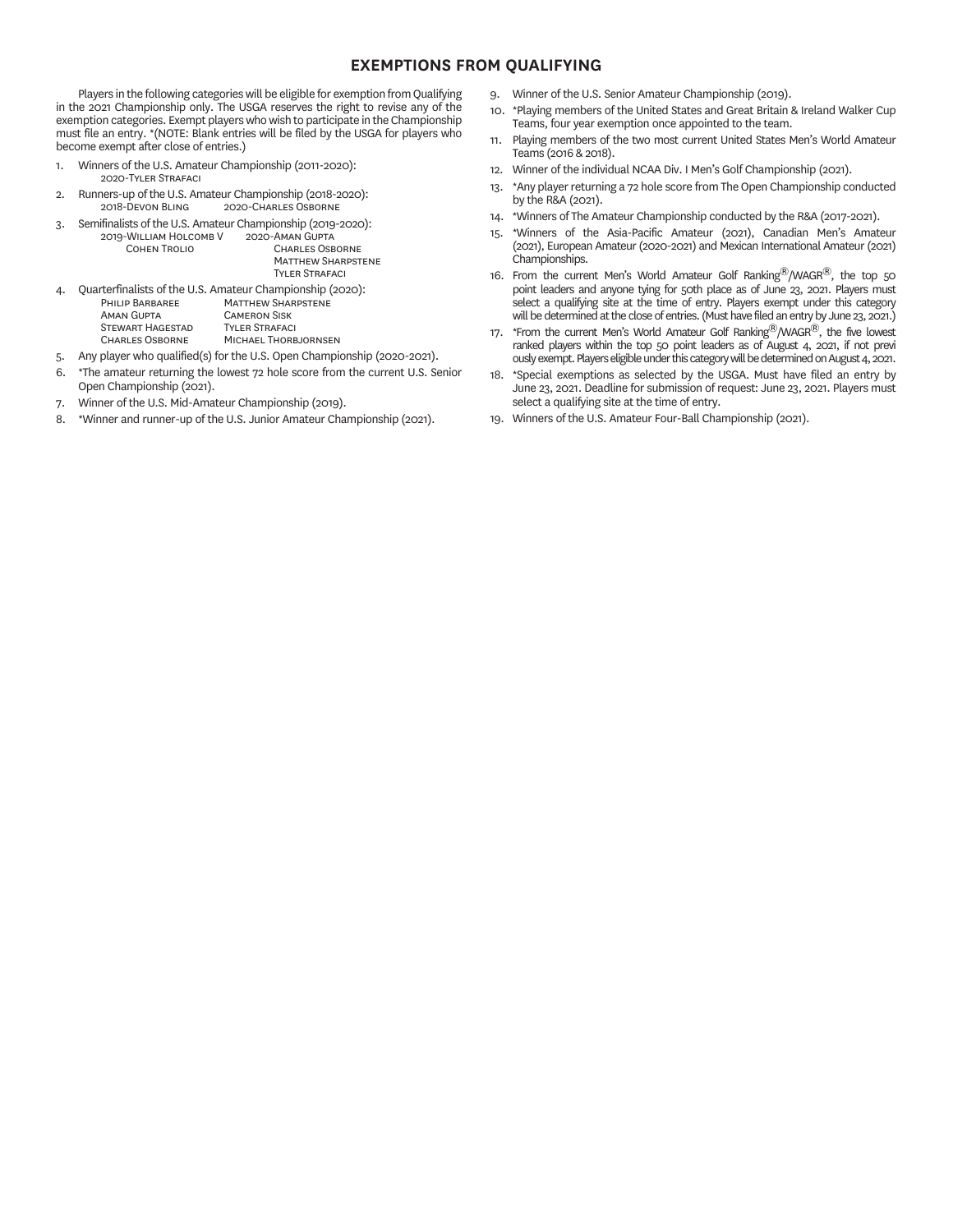**SCHEDULE AND LOCATION OF QUALIFYING ROUNDS - 36 HOLES STROKE PLAY**<br>USGA reserves the right to revise this schedule<br>may be declined if documentation is not provided demonstrating that the player is capable of competing at

**Withdrawal from Qualifying:** A player who wishes to withdraw from Qualifying must notify the USGA (908-326-1950 or via e-mail at champs@usga.org) and the Official in Charge prior to his scheduled<br>Qualifying round. Failure

| State        |            | City                                               | <b>Host Club</b>                                                                                |                                       | *Site<br>Capacity | **Practice Dates/<br><b>Player Information</b>                                                                                           | Official in Charge                                                                                 |
|--------------|------------|----------------------------------------------------|-------------------------------------------------------------------------------------------------|---------------------------------------|-------------------|------------------------------------------------------------------------------------------------------------------------------------------|----------------------------------------------------------------------------------------------------|
|              |            | MONDAY, JUNE 28 & TUESDAY, JUNE 29 AT:             |                                                                                                 |                                       |                   |                                                                                                                                          |                                                                                                    |
| FL.          |            | 2. TALLAHASSEE                                     | Seminole Legacy G.C.                                                                            | (850)644-2582                         | 84                | Available one week prior to qualifier                                                                                                    | DARIN GREEN, Florida State Golf Assn.                                                              |
|              |            |                                                    |                                                                                                 |                                       |                   | (Sat/Sun After 12PM); Contact Club; www.fsga.org                                                                                         |                                                                                                    |
|              |            | TUESDAY, JUNE 29 AT:                               |                                                                                                 |                                       |                   |                                                                                                                                          |                                                                                                    |
| <b>WA</b>    |            | 3. PULLMAN                                         | Palouse Ridge G.C.                                                                              | $(509)335 - 4342$                     | 84                | June 28; Contact Club after Entries Close<br>www.wagolf.org                                                                              | SCOTTY CROUTHAMEL, Washington Golf                                                                 |
|              |            | WEDNESDAY, JUNE 30 AT:                             |                                                                                                 |                                       |                   |                                                                                                                                          |                                                                                                    |
| HI           |            | 4. KAPOLEI                                         | Kapolei G.C.                                                                                    | (808)447-0203                         | 84                | Available two weeks prior to qualifier (\$50)<br>Contact Club; www.hsga.golf                                                             | RYAN NAGATA, Hawaii State Golf Assn.                                                               |
| MD           |            | 5. FREDERICK                                       | Clustered Spires G.C.                                                                           | $(301)600 - 1295$                     | 84                | Contact Club; www.msga.org                                                                                                               | KELLY NEWLAND, Maryland State Golf Assn.                                                           |
| ТX           |            | 6. GLADEWATER                                      | Tempest G.C.                                                                                    | $(903)984 - 5335$                     | 84                | Mon-Thurs (After 2PM on weekends)<br>Contact Club; www.txga.org                                                                          | KELLEN KUBASAK, Texas Golf Assn.                                                                   |
| PA           |            | 7. HARRISBURG                                      | Colonial C.C.                                                                                   | $(717)$ 657-3212                      |                   | 84 Info shared after Close of Entries; www.gapgolf.org                                                                                   | KIRBY V. MARTIN, Golf Assn. of Philadelphia                                                        |
|              |            |                                                    | WEDNESDAY, JUNE 30 & THURSDAY, JULY 1 AT:                                                       |                                       |                   |                                                                                                                                          |                                                                                                    |
| NC.          |            | 8. MEBANE<br>THURSDAY, JULY 1 & FRIDAY, JULY 2 AT: | Mill Creek G.C.                                                                                 | $(919)563 - 4653$                     |                   | 132 June 29; Contact Club; www.carolinasgolf.org                                                                                         | CHRIS WOLFF, Carolinas Golf Assn.                                                                  |
| FL.          |            | 9. HOWEY-IN-THE-HILLS                              | Mission Inn R. & C. (El Campeon C.)                                                             |                                       | 84                | Available one week prior to qualifier                                                                                                    | DARIN GREEN, Florida State Golf Assn.                                                              |
|              |            |                                                    | $(352)324-3885$                                                                                 |                                       |                   | (Sat/Sun After 12PM); Contact Club; www.fsga.org                                                                                         |                                                                                                    |
|              |            | <b>MONDAY, JULY 5 AT:</b>                          |                                                                                                 |                                       |                   |                                                                                                                                          |                                                                                                    |
| AL           |            | 10. DECATUR                                        | <b>Burningtree C.C.</b>                                                                         | $(256)355 - 5982$                     | 84                | Contact Club; www.alabamagolf.org                                                                                                        | BRIAN SCHEUFLER, Alabama Golf Assn.                                                                |
| CA           |            | 11. BAKERSFIELD                                    | Bakersfield C.C.                                                                                | $(661)871 - 4121$                     |                   | 84 Contact Club after Close of Entries; www.scga.org                                                                                     | JEFF NINNEMANN, Southern California Golf Assn.                                                     |
|              |            | CANADA 12. VICTORIA, BC                            | Victoria G.C.                                                                                   | (250)598-4322                         |                   | 84Info shared after Close of Entries; www.golfcanada.ca                                                                                  | DOUG HASTIE, British Columbia Golf                                                                 |
| MI           |            | 13. ADA                                            | Egypt Valley C.C. (Classic C.)                                                                  | (616) 676-3989                        | 84                | Contact Club; www.gam.org                                                                                                                | KEN HARTMANN, Golf Assn. of Michigan                                                               |
| NC           |            | 78. BUIES CREEK                                    | Keith Hills G.C.                                                                                | $(910)893 - 1371$                     | 84                | Contact Club; www.carolinasgolf.org                                                                                                      | CHRIS WOLFF, Carolinas Golf Assn.                                                                  |
|              |            | MONDAY, JULY 5 & TUESDAY, JULY 6 AT:               |                                                                                                 |                                       |                   |                                                                                                                                          |                                                                                                    |
| <b>MO</b>    |            | 14. ST. LOUIS                                      | Aberdeen G.C.                                                                                   | (636)938-5465                         |                   | 120 Info shared after Close of Entries; www.metga.org                                                                                    | CURT ROHE, Metropolitan Amateur Golf Assn.                                                         |
|              |            | <b>TUESDAY, JULY 6 AT:</b>                         |                                                                                                 |                                       |                   |                                                                                                                                          |                                                                                                    |
| IA           |            | 15. PANORA                                         | Lake Panorama Nat'l G.C.                                                                        | $(641)755 - 2024$                     |                   | 84 Info shared after Close of Entries; www.iowagolf.org                                                                                  | BENJAMIN LARSON, Iowa Golf Assn.                                                                   |
| IL.          |            | 16. AURORA                                         | Stonebridge C.C.                                                                                | (630)820-8887                         |                   | 84 Info incl. with pairings; Contact Club; www.cdga.org                                                                                  | COLIN WADELIN, Chicago District Golf Assn.                                                         |
| МA           |            | 17. LONGMEADOW                                     | Longmeadow C.C.                                                                                 | $(413)567 - 3381$                     | 84                | Contact Mass Golf; www.massgolf.org                                                                                                      | GREG HOWELL, Mass Golf                                                                             |
| МA<br>MEXICO |            | 18. REHOBETH<br>19. MEXICO CITY                    | Crestwood C.C.<br>Campestre de la Ciudad de Mexico                                              | (508)336-8582                         | 84<br>84          | July 5; Contact Club; www.rigalinks.org<br>July 5; Contact Club; www.fmg.org.mx                                                          | BOB WARD, Rhode Island Golf Assn.<br>FEDERICO VALDEZ, Mexican Golf Federation                      |
|              |            |                                                    |                                                                                                 | 55-5484-2400                          |                   |                                                                                                                                          |                                                                                                    |
| ΜI           |            | 20. ROCHESTER                                      | Oakland Univ. G. & L.C. (Katke Cousins C.)                                                      | $(248)364 - 8360$                     | 84                | Contact Club; www.gam.org                                                                                                                | KEN HARTMANN, Golf Assn. of Michigan                                                               |
| MN           |            | 21. LAKEVILLE                                      | Brackett's Crossing C.C.                                                                        | $(952)435 - 7600$                     | 84                | Contact Club; www.mngolf.org                                                                                                             | DOUG A. HOFFMANN, Minnesota Golf Assn.                                                             |
| NΜ           |            | 22. ALBUQUERQUE                                    | UNM Championship G.C.                                                                           | $(505)277 - 4546$                     | 100               | July 5 (\$40 w/cart); Contact Club<br>www.suncountrygolf.org                                                                             | EVERETT PRIDDY, Sun Country Amateur Golf Assn.                                                     |
| <b>NY</b>    |            | 23. GLEN HEAD                                      | Brookville C.C.                                                                                 | $(516)671 - 5440$                     | 84                | Contact Club; www.mgagolf.org                                                                                                            | CHRIS GAFFNEY, Metropolitan Golf Assn.                                                             |
| <b>NY</b>    |            | 24. WEST NYACK                                     | Manhattan Woods G.C.                                                                            | (845) 627-2222                        | 84                | Contact Club; www.mgagolf.org                                                                                                            | CHRIS GAFFNEY, Metropolitan Golf Assn.                                                             |
| VA           |            | 25. NEWPORT NEWS                                   | James River C.C.                                                                                | $(757)595 - 3327$                     | 84                | July 5; Contact Club; www.vsga.org                                                                                                       | JOSH COATES, Virginia State Golf Assn.                                                             |
| WI<br>WY     |            | 26. HARTLAND<br>27. LARAMIE                        | The Legend at Bristlecone                                                                       | (262)367-7880                         | 84                | Contact Club; www.wsga.org<br>July 5; Contact Club; www.wygolf.net                                                                       | BILL LINNEMAN, Wisconsin State Golf Assn.                                                          |
|              |            | TUESDAY, JULY 6 & WEDNESDAY, JULY 7 AT:            | Jacoby G.C.                                                                                     | $(307)745 - 3111$                     | 84                |                                                                                                                                          | DAVID B. SNYDER, Wyoming State Golf Assn.                                                          |
|              |            |                                                    |                                                                                                 |                                       |                   |                                                                                                                                          |                                                                                                    |
| MD<br>NV     |            | 28. URBANA<br>29. LAS VEGAS                        | Worthington Manor G.C.<br>Bears Best Las Vegas                                                  | $(301)874 - 5400$<br>(702)804-8500    | 120<br>84         | Contact Club; www.msga.org<br>Contact Club; www.snga.org                                                                                 | KELLY NEWLAND, Maryland State Golf Assn.<br>TIM BRAND, Southern Nevada Golf Assn.                  |
| PA           |            | 30. JOHNSTOWN                                      | Sunnehanna C.C.                                                                                 | (814) 255-3106                        |                   | 144 Info shared after Close of Entries; www.wpga.org                                                                                     | TERRY TEASDALE, Western Pennsylvania Golf Assn.                                                    |
| PR           |            | 1. DORADO                                          | TPC Dorado Beach                                                                                | (787) 626-1010                        |                   | 84 July 5 (After 10AM); Contact Club; www.golfpr.org                                                                                     | OMAR ROSADO, Puerto Rico Golf Assn.                                                                |
|              |            | <b>WEDNESDAY, JULY 7 AT:</b>                       |                                                                                                 |                                       |                   |                                                                                                                                          |                                                                                                    |
| AR           |            | 31. HOT SPRINGS VILLAGE                            | Hot Springs Village (Desoto C.) (501)922-0001                                                   |                                       | 84                | July 6; Contact Club; www.asga.org                                                                                                       | JAY N. FOX, Arkansas State Golf Assn.                                                              |
| IL.          |            | 32. NORMAL                                         | Weibring G.C. at ISU                                                                            | $(309)438 - 8065$                     |                   | 84 Info incl. with pairings; Contact Club; www.cdga.org RICK LEHEW, Chicago District Golf Assn.                                          |                                                                                                    |
| МA           |            | 33. PLYMOUTH                                       | Pinehills G.C.                                                                                  | (508)209-3000                         | 84                | Contact Mass Golf; www.massgolf.org                                                                                                      | GREG HOWELL, Mass Golf                                                                             |
| UT           |            | 34. MIDWAY                                         | Soldier Hollow G.C.                                                                             | (435) 654-7442                        | 84                | Contact Club; www.uga.org                                                                                                                | EASTON FOLSTER, Utah Golf Assn.                                                                    |
|              |            | THURSDAY, JULY 8 & FRIDAY, JULY 9 AT:              |                                                                                                 |                                       |                   |                                                                                                                                          |                                                                                                    |
| FL.          |            | 35. HOBE SOUND                                     | Hobe Sound G.C.                                                                                 | $(772)546 - 8933$                     | 84                | Available one week prior to qualifier<br>(Sat/Sun After 12PM); Contact Club; www.fsga.org                                                | DARIN GREEN, Florida State Golf Assn.                                                              |
|              |            | <b>MONDAY, JULY 12 AT:</b>                         |                                                                                                 |                                       |                   |                                                                                                                                          |                                                                                                    |
| CA           |            | 36. FRESNO                                         | Sunnyside C.C.                                                                                  | $(559)$ 255-6871                      |                   | 84 Info shared two weeks prior to qualifier; www.ncga.org RYAN GREGG, Northern California Golf Assn.                                     |                                                                                                    |
| CA           |            | 37. PASADENA                                       | Annandale G.C.                                                                                  | $(626)795 - 8253$                     |                   |                                                                                                                                          | 84Contact Club after Close of Entries; www.scga.org JEFF NINNEMANN, Southern California Golf Assn. |
| СA<br>CO     | 38.<br>39. | <b>SAN JOSE</b><br><b>COLUMBINE VALLEY</b>         | Almaden G. & C.C.<br>Columbine C.C.                                                             | $(408)$ 268-3959<br>$(303)794 - 2674$ | 84                | 84Info shared two weeks prior to qualifier; www.ncga.orgRYAN GREGG, Northern California Golf Assn.<br>Contact Club; www.coloradogolf.org | ROBERT DUKE, Colorado Golf Assn.                                                                   |
| IL.          |            | 40. GLENCOE                                        | Lake Shore C.C.                                                                                 | (847) 835-3000                        |                   | 84 Info incl. with pairings; Contact Club; www.cdga.org COLIN WADELIN, Chicago District Golf Assn.                                       |                                                                                                    |
| LA           |            | 41. HOUMA                                          | Ellendale C.C.                                                                                  | $(985)876 - 4392$                     | 84                | July 11; Contact Club; www.lgagolf.org                                                                                                   | LOGAN RAY, Louisiana Golf Assn.                                                                    |
| MN           |            | 42. MORTON                                         | Dacotah Ridge G.C.                                                                              | (507)697-8050                         | 84                | Contact Club; www.mngolf.org                                                                                                             | DOUG A. HOFFMANN, Minnesota Golf Assn.                                                             |
| MO           |            | 43. KANSAS CITY                                    | Blue Hills C.C.                                                                                 | (816) 942-3292                        | 84                | Contact Club two weeks prior to qualifier                                                                                                | DOUG HABEL, Central Links Golf                                                                     |
| МS           |            | 44. MADISON                                        | Annandale G.C.                                                                                  | (601)856-3882                         |                   | www.centrallinksgolf.org<br>84 Tues/Thurs (Anytime), All other days (After 2PM)                                                          | CARTER PAGE, Mississippi Golf Assn.                                                                |
| МT           |            | ANACONDA                                           | Old Works G.C.                                                                                  |                                       | 84                | Contact Club; www.missgolf.org<br>July 10-11; Contact Club; www.msgagolf.org                                                             | MACK CLAPP, Montana State Golf Assn.                                                               |
|              | 45.        |                                                    | Only clubs highlighted in red italics will permit caddies to use carts first-come, first-served | $(406)$ 563-5989                      |                   |                                                                                                                                          |                                                                                                    |

Only clubs highlighted in red italics will permit caddies to use carts first-come, first-served.<br>\*Additional information about Qualifying Locations, Waitlists and Transferring is located under the Qualifying section on the